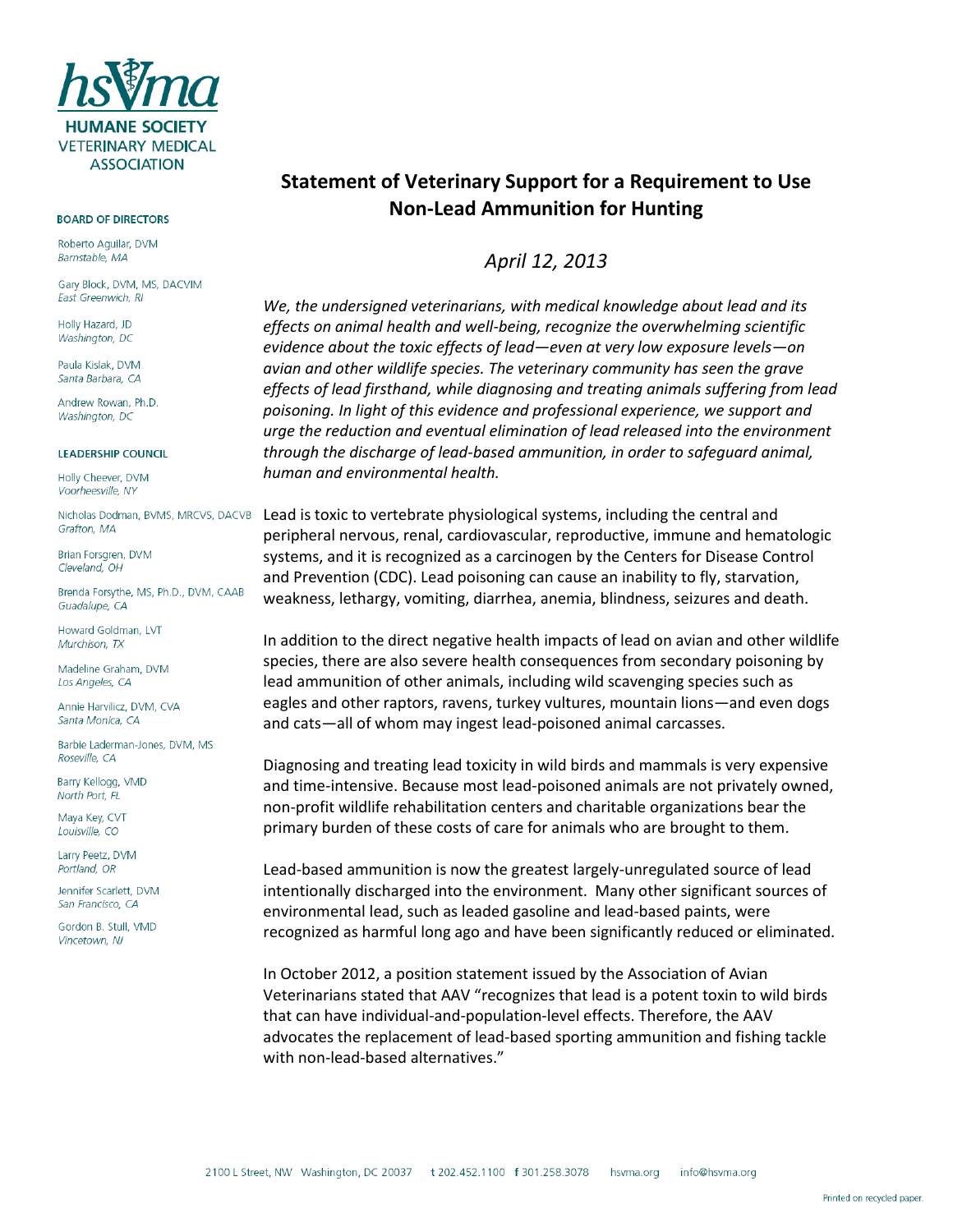The American Veterinary Medical Association's *Policy Statement on Toxicoses*  reads:

The AVMA supports education, legislation, regulations, research, and other actions that prevent toxicoses in wildlife, domestic animal and human populations.

The AVMA's *Policy Statement on Conservation of Wild Animals* states that the organization:

> is concerned about the possible extinction of many animal species. The AVMA should collaborate with naturalists, conservation groups, appropriate governmental agencies, non-governmental organizations (NGOs), and international bodies to establish and maintain effective actions for the conservation of wild animals in their native habitats.

These AVMA policies provide support for rational advocacy for the elimination of lead ammunition use.

For these reasons, we join with our veterinary colleagues in supporting a commonsense primary prevention policy of requiring that lead ammunition be replaced with non-lead ammunition in order to protect avian and other wildlife species, and domestic and companion animals.

### **Signed by the following 110 California licensed veterinarians:**

Faith Albright, DVM, Oakland Amy Allen, DVM, DACVIM, San Rafael Richard Bachman, DVM, Vallejo Jill Bailey, DVM, El Segundo Victoria Bannerman, DVM, CVA, Los Gatos Adrienne Bautista, DVM, PhD, Woodland Adam Behrens, VMD, San Francisco Beth Bicknese, DVM, San Diego Christina Bradbury, MS, DVM, DACVIM, Meadow Vista Bert H. Brooks, DVM, Woodland Rachel Caspary, DVM, Chico Richard Chu, DVM, San Francisco Cheryl Clark, DVM, San Diego James J. Clark, DVM, Novato Kris Codino, DVM, Davis Jennifer Conrad, DVM, Santa Monica

Martha M. Davis, DVM, San Rafael Raymond Deiter, DVM, Sausalito Jean Dodds, DVM, Santa Monica Ruth Dunning, DVM, Lafayette Lynn R. Dustin, VMD, DABVP-Avian, San Francisco Scott Echols, DVM, DABVP-Oakley Charlotte H. Edinboro, DVM, PhD, San Carlos J. Penny Elliott, DVM, Santa Rosa Belinda Evans, DVM, Novato Brenna Fitzgerald, DVM, DABVP-Avian, Oakley Janet Foley, DVM, Davis Gary Forney, DVM, Roseville Brenda Forsythe, MS, PhD, DVM, CAAB, Guadalupe Jackie Gai, DVM, Vacaville Dwight Gaudet, DVM, Lafayette